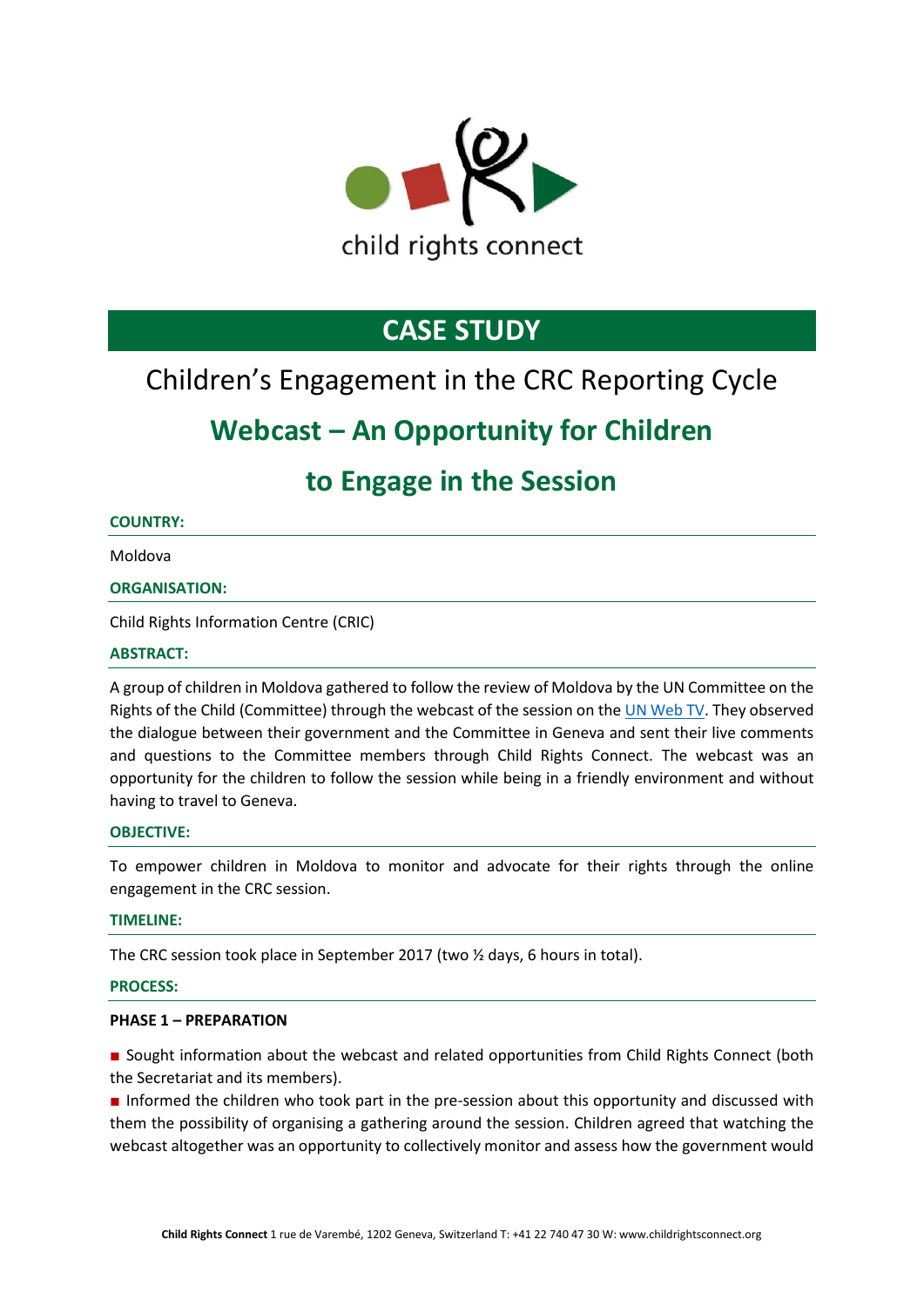present its efforts in implementing the CRC and if and how the issues raised by children in their alternative report would be discussed in the session.

■ Planned and coordinated with the group of interested children and the NGO Alliance to organise the gathering and related activities, including a press club.

■ Informed and invited all children members of the national monitoring group who took part in the preparation of the children's submission to the Committee to join the event. They became familiar with the technical language, content and procedures related to CRC reporting through this long-term process. In addition, the invitation to monitor the session included a refresher about the CRC reporting cycle and especially the session.

■ Children set the rules of discussion during the event or at least in their group(s) - for example, they could freely discuss while watching the session in a relaxed atmosphere.

## ➔ **TIPS:**

■ Use the Working methods for the participation of children in the reporting process of the Committee [on the Rights of the Child](https://tbinternet.ohchr.org/_layouts/treatybodyexternal/Download.aspx?symbolno=CRC/C/66/2&Lang=en) for planning: they explain how children can engage in each step, including the session, and how the 9 basic requirements for children's participation apply to the CRC reporting.

■ Plan this activity together with children who took part in the pre-session. The experience with the pre-session helps children to gain a better idea about the session/webcast beforehand. Clarify their expectations and concerns.

#### **PHASE 2 – CRC SESSION WEBCAST & AWARENESS RAISING**

■ Provided multiple and diverse opportunities/ways for children to engage with the session/webcast, to make this lengthy event more dynamic and maximize learning: the first day children opted to follow the session in their own groups (only with an adult facilitator, with whom they worked before), the second day they followed the session together with NGOs. Children also took part in a press club and some were interviewed by the journalists. 6 children, 10 NGO representatives, 1 representative of the Ombudsman Office and 6 journalists took part in this event. The venues were known by the children, and equipped with computers, internet access, a beamer, speakers.

■ Kept in touch with Child Rights Connect Secretariat during the session so that they could convey comments and questions from children and NGOs to the Committee members in the room.

■ Shared the link of the webcast via social media to inform and invite the wider public to follow the session online.

#### ➔ **TIPS:**

■ Provide children with the necessary and appropriate guidance and support during the session. Children in Moldova had many questions related to, for example, the context of the topics discussed or the laws and policies which were new to them. A lot of explanations were related to the technical language of the session.

■ Conduct a risks assessment and develop mitigation strategies with children engaging with the media. The most serious risks for children in Moldova are potential negative consequences in their communities, if children's statements are perceived as critical and children's identities disclosed. To make sure they were informed on how to keep children safe, the journalists received a guide developed with children.

#### **PHASE 3 – FOLLOW UP**

■ Reviewed the process (how children felt during the webcast, what went well, what could be improved) and results with all children in this activity to learn from this experience and to support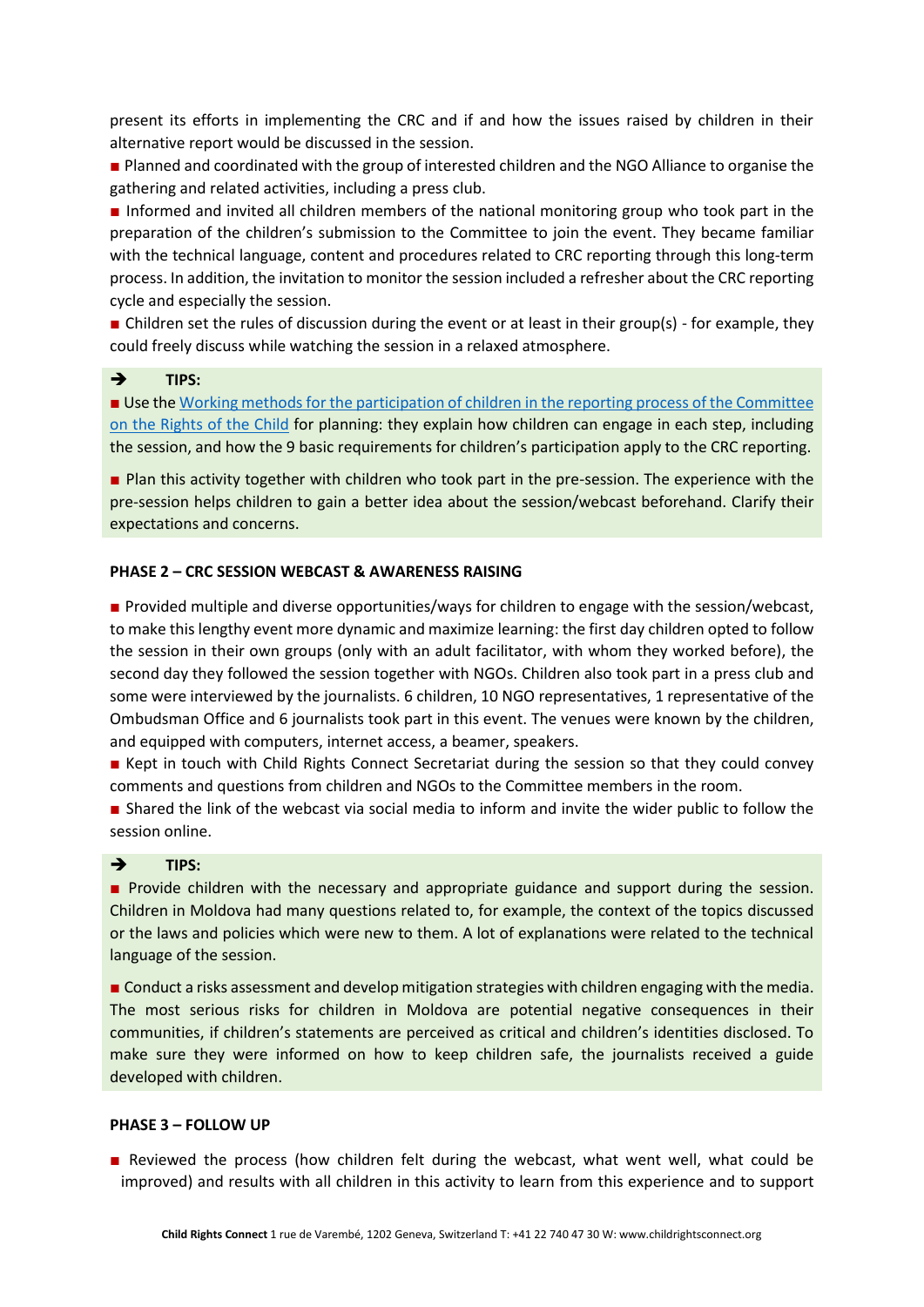children's learning. Analyse how were children's recommendations taken up by the Committee and the Government, as well as the NGOs and journalists.

■ Shared the feedback with the wider national monitoring group of children, including those who could not follow the webcast to raise awareness of the main results of the session and the joint event with civil society organisations. Concluding Observations and media reports were discussed in this workshop.

→ **TIPS:** Support children to analyse the Concluding Observations to find out if their recommendations are reflected in this document.

### **OUTCOME:**

#### **Increased accessibility and transparency of the CRC reporting process**

The webcast of the session helped to make the CRC reporting process more accessible to children. It enabled the supporting adults to have more influence on the environment and plan the event with the children. As a result:

- Many children got together, including those who do not speak English, as opposed to the few that could have travelled to Geneva. They gathered at a place that was familiar to them.
- Children were surrounded by adults speaking their languages who could provide additional information and clarify the technical language of the session.
- The lengthy session was made more dynamic by offering diverse opportunities for children to engage, for example, meeting and discussing in their own groups or with civil society representatives.

## **Children's online engagement in the CRC Session has increased their confidence as well as understanding of the whole CRC reporting process and the role that children play in it**

Children reported being surprised and proud that the Committee took up some of the issues that they had prioritized. They understood this as a sign that the Committee wanted to know both sides and that it considers children's perspective as equally important as the Government's. Children realised that they can influence such high-level discussions about their rights.

Children's engagement with this key step added to children's understanding of the whole CRC reporting cycle.

## **Increased public awareness about issues related to the implementation of children's rights including from children's perspective**

Journalists were interested in the CRC reporting process, civil society views on the progress and gaps, as well as possible solutions in the implementation of children's rights. Many journalists wanted to interview children and find out more about the process and the main findings of children's monitoring of their rights. Some media reports highlighted children's concerns and priorities as well as their suggestions for improvement.

#### **CHALLENGES:**

The main challenge remains creating opportunities for more children to engage, including typically excluded children. Children who followed the webcast had long term experience with the CRC monitoring and reporting and this helped them to understand the relevance and follow the discussions of the session. A response would be to empower and to provide a systemic long-term support to children who do not have such experience in following a technical dialogue in order to enable more children to meaningfully participate in the CRC monitoring and reporting process. Based on the